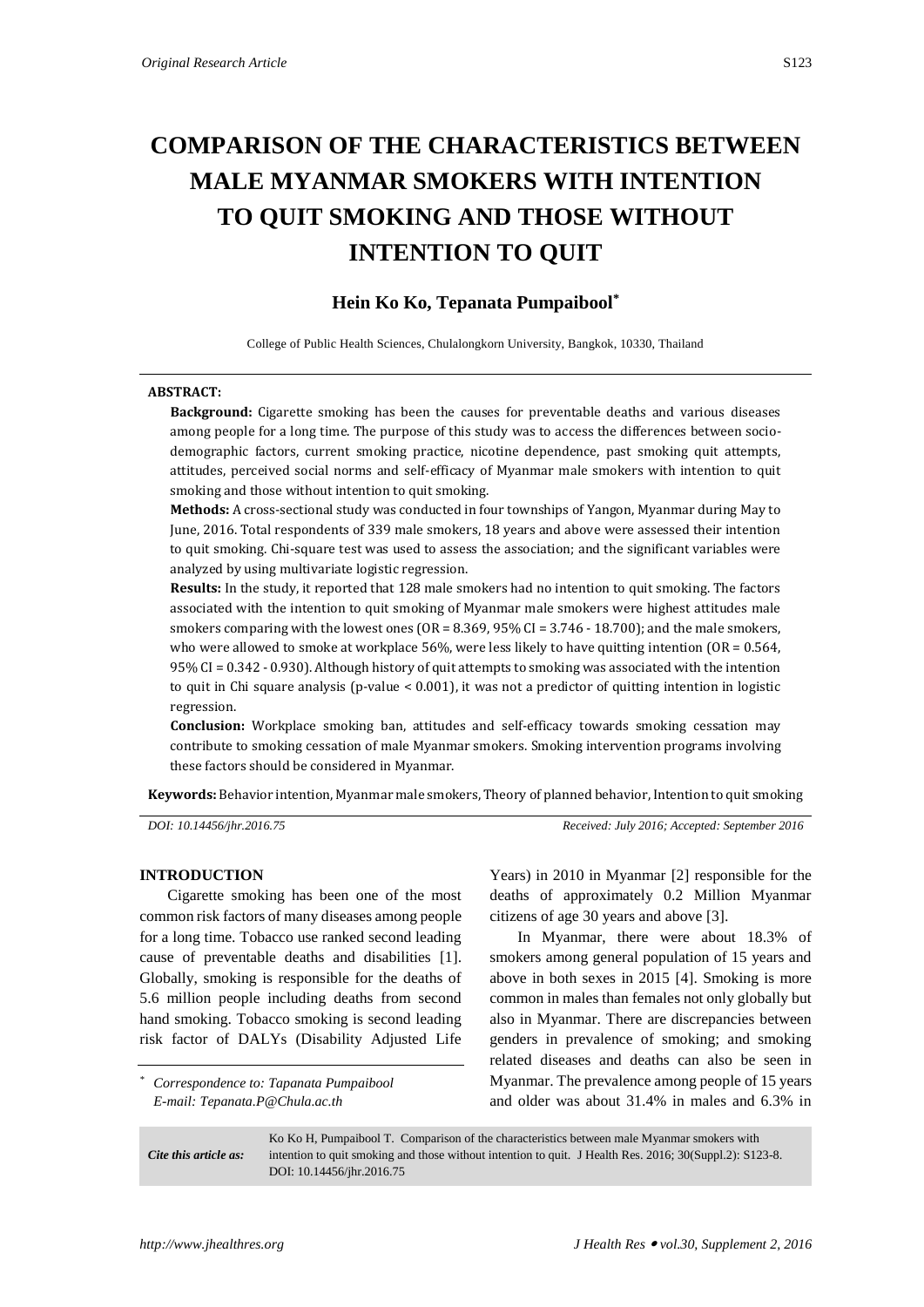females in 2015 [4]. Furthermore, the mortality related to smoking of age 30 years or older was about 403 deaths/100,000 population in males and about 289 deaths/100,000 population in females which was nearly two times higher in males [3].

Smoking is associated with many negative health outcomes ranging from acute illnesses to chronic conditions and ultimately death. The wide range of smoking related diseases include Cardiovascular Disease (stroke, coronary heart disease, aortic aneurysm, and peripheral vascular diseases), Chronic Obstructive Pulmonary Disease (COPD), many forms of cancers in lung, pharynx, bladder, stomach and cervix and others such as infertility and infant death syndrome [5]. In addition to the health impacts, smoking is also responsible for social and economic burdens. Poverty cycle of the families and social dislocation can be seen as a result of smoking [3].

World Health Organization have developed a package of six tobacco control measures called MPOWER[6]. Government of Myanmar is also trying to control the global tobacco epidemic in accordance with MPOWER measures [7]; but more efforts on the detailed policy making, legislation and reinforcement are required. Although smoking is being regarded as one of the top national priority risk factors of many non-communicable diseases; and the government is encouraging people to quit smoking as a component of MPOWER, there is no research conducted in Myanmar on the intention to quit smoking among current smokers.

Quitting of Smoking is one of the health promoting behaviors; and it is influenced by multiple factors; therefore, context specific researches are required to understand the behaviors. Socio demographic factors, for example, income, marital status and presence of children were proven to be associated with smoking cessation [8,9,10]. Even though smokers attempted to cease smoking, there was significant percentage of smokers who quit smoking relapsed to smoking. According to the study conducted in Turkey, nearly the half of the respondents who quitted smoking relapsed to smoking and the more they are nicotine dependence which is mostly due to the large amount of smoking, the more chance they will be resolved to relapses [11].

According to the theory of planned behavior (TPB), attitudes, perceived social norms and selfefficacy of the individuals are able to influence the intention to practice the behavior of interest, and

hence greatly promoting the individuals' chance to practice the particular behavior [12]. Many researches have been proven that the components of the theory of planned behavior can be applicable in predicting the behavior of various study populations in different scenarios. Theory of Planned Behavior (TPB) was tested in diverse study groups [10], Korean Women [13], Arabic American Men [14] and Iranian Adolescents [15]. However, it has never been used in Myanmar to access the intention of smokers to stop smoking.

The purpose of this study was to compare the differences of socio-demographic factors, current smoking practice, nicotine dependence, past smoking quit attempts, also attitudes, perceived social norms and self-efficacy which are the components of theory of planned behavior between Myanmar male smokers with the intention to quit smoking and those who do not have the intention to quit smoking.

# **METHODS**

The study was a cross-sectional study of 18 years old and above male smokers from four townships (Hlinetharyar, Shwepyithar, North Okkalapa and South Dagon) of Yangon. The study was conducted after having an approval of Research Ethics Review Committee for Research Involving Human Research Participants, Health Sciences Group, Chulalongkorn University with COA Number 110/2016. Two wards from each township were selected by simple random sampling using lottery method. From each ward of the randomly selected wards of 4 townships, the household units were randomly selected by systematic random sampling using computer. Male smokers were recruited if (a) 18 years old and above males living in the four townships (Hlinethayar, South Dagon, Shwepyithar, and North Okkalapa) of Yangon, Myanmar, (b) smokers who smoked at least 5 days per week in previous month, (c) history of smoking for at least 1 years, (d) willing to participate in the study, (e) can read and write and (f) no physically and mentally problems.

The formula used for the sample size calculation was the prevalence of the male smokers [16]. The sample size calculation used the Daniel's formula [17], in which α will be 0.05, prevalence of the smoking in males of 18 years or older is 31.4% [4], and 5% allowance of errors [17]. The calculated sample size was 363 male smokers (330 plus 10% attrition). The total obtained sample size was 339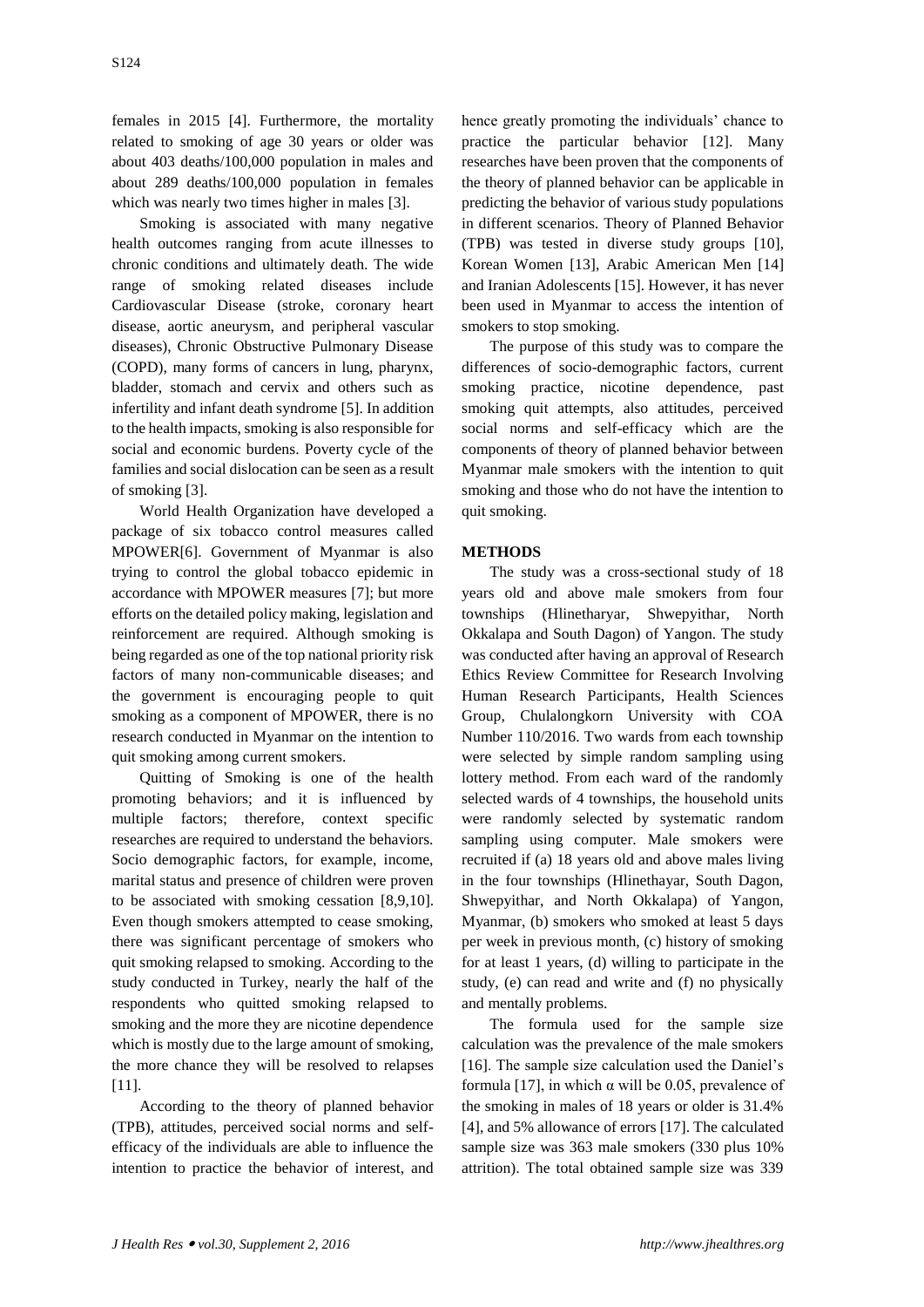**Table 1** Association between independent variables and intention to quit smoking (n = 339)

|                                                                      | Intention to quit smoking |            |                |
|----------------------------------------------------------------------|---------------------------|------------|----------------|
| <b>Independent variables</b>                                         | Yes $(\% )$               | No $(\% )$ | $p$ -value $n$ |
| Age (years)                                                          |                           |            | 0.089          |
| $18 - 24$                                                            | 36 (53.7)                 | 31(46.3)   |                |
| $25 - 34$                                                            | 80 (70.8)                 | 33(29.2)   |                |
| $35 - 44$                                                            | 42 (57.5)                 | 31(42.5)   |                |
| $45 - 54$                                                            | 31 (56.4)                 | 24 (43.6)  |                |
| 55 year old and above                                                | 22 (71.0)                 | 9(29.0)    |                |
| <b>Marital status</b>                                                |                           |            | 0.527          |
| Unmarried                                                            | 83 (62.4)                 | 50 (37.6)  |                |
| Married                                                              | 128(62.1)                 | 78 (37.9)  |                |
| Children living together at home                                     |                           |            | 0.821          |
| Present                                                              | 122(62.9)                 | 72 (37.1)  |                |
| Absent                                                               | 89 (61.4)                 | 56 (38.6)  |                |
| <b>Education</b>                                                     |                           |            | 0.182          |
| Primary school                                                       | 25(64.1)                  | 14(35.9)   |                |
| Middle school                                                        | 81 (57.0)                 | 61(43.0)   |                |
| High school                                                          | 63 (62.4)                 | 38 (37.6)  |                |
| Graduate/Post graduate                                               | 42 (73.7)                 | 15(26.3)   |                |
| <b>Employment</b>                                                    |                           |            | 0.395          |
| Unemployed                                                           | 26(52.0)                  | 24 (48.0)  |                |
| Government sector                                                    | 20(69.0)                  | 9(31.0)    |                |
| Private sector                                                       | 87(63.0)                  | 51 (37.0)  |                |
| Self-employed                                                        | 78 (63.9)                 | 44 (36.1)  |                |
| Individual monthly income (Kyats)                                    |                           |            | 0.426          |
| < 108,000                                                            | 73 (64.0)                 | 41 (36.0)  |                |
| 108,000 - 540,000                                                    | 131 (62.4)                | 79 (37.6)  |                |
| > 540,000                                                            | 7(46.7)                   | 8(53.3)    |                |
| Age of onset of smoking (years)                                      |                           |            | 0.591          |
| $\leq 18$                                                            | 81 (64.3)                 | 45 (35.7)  |                |
| $19 - 24$                                                            | 109 (59.9)                | 73 (40.1)  |                |
| $\geq$ 25                                                            | 21(67.7)                  | 10(32.3)   |                |
| Allowance of smoking at home                                         |                           |            | 0.266          |
| Present                                                              | 145(60.2)                 | 96 (39.8)  |                |
| Absent                                                               | 66 (67.3)                 | 32(32.7)   |                |
| Allowance of smoking at workplace                                    |                           |            | 0.033          |
| Present                                                              | 88 (56.1)                 | 69 (43.9)  |                |
| Absent                                                               | 123 (67.6)                | 59 (32.4)  |                |
| Average amount of cigarettes per day (cigarettes)                    |                           |            | 0.001          |
| $\leq 10$                                                            | 138 (69.3)                | 61(30.7)   |                |
| $11 - 20$                                                            | 49 (47.6)                 | 54 (52.4)  |                |
| At least 21                                                          | 24 (64.9)                 | 13(35.1)   |                |
| Nicotine dependence                                                  |                           |            | 0.118          |
| Low nicotine dependence                                              | 137 (59.3)                | 94 (40.7)  |                |
| Moderate to high nicotine dependence                                 | 74 (68.5)                 | 34 (31.5)  |                |
| Smoking quit attempts at least 30 days in the last year              |                           |            | < 0.001        |
| Present                                                              | 80 (86.0)                 | 13(14.0)   |                |
| Absent                                                               | 131 (53.3)                | 115(46.7)  |                |
| Frequency of quit attempts at least 30 days in the last year (times) |                           |            | < 0.001        |
| 0                                                                    | 130(53.1)                 | 115 (46.9) |                |
| $\mathbf{1}$                                                         | 37(86.0)                  | 6(14.0)    |                |
| At least 2                                                           | 44 (86.3)                 | 7(13.7)    |                |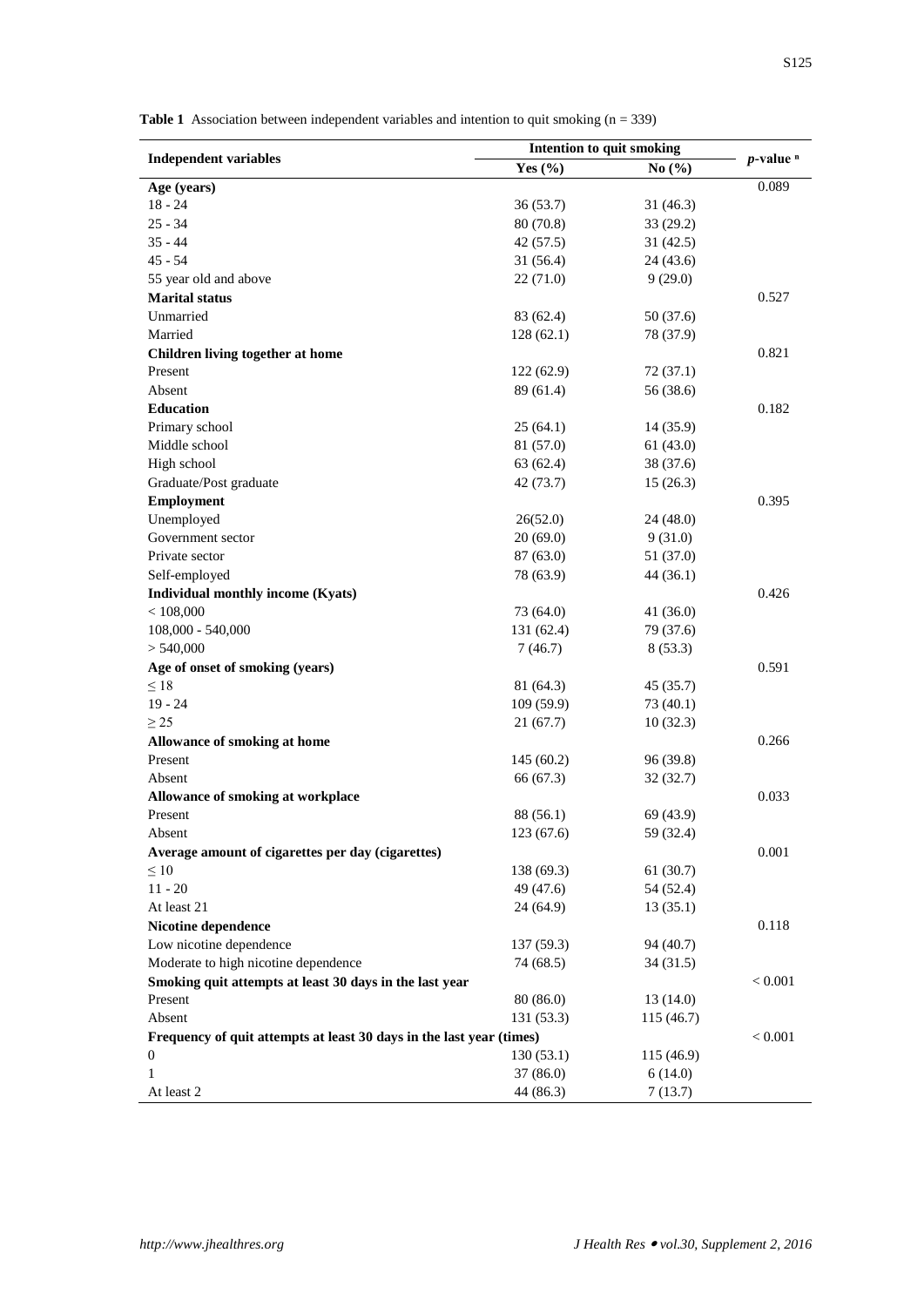|  |  | <b>Table 1</b> Association between independent variables and intention to quit smoking $(n = 339)$ (cont.) |  |  |  |  |
|--|--|------------------------------------------------------------------------------------------------------------|--|--|--|--|
|--|--|------------------------------------------------------------------------------------------------------------|--|--|--|--|

|                               | <b>Intention to quit smoking</b> |                               |                |
|-------------------------------|----------------------------------|-------------------------------|----------------|
| <b>Independent variables</b>  | Yes $(\% )$                      | No $\left(\frac{0}{0}\right)$ | $p$ -value $n$ |
| <b>Attitudes</b>              |                                  |                               | < 0.001        |
| Highest                       | 53 (81.5)                        | 12(18.5)                      |                |
| Higher                        | 69 (67.6)                        | 33 (32.4)                     |                |
| Lower                         | 57 (68.7)                        | 26(31.3)                      |                |
| Lowest                        | 32(36.0)                         | 57(64.0)                      |                |
| <b>Perceived social norms</b> |                                  |                               | 0.016          |
| Highest                       | 49 (73.1)                        | 18 (26.9)                     |                |
| Higher                        | 67 (68.4)                        | 31(31.6)                      |                |
| Lower                         | 47 (58.8)                        | 33 (41.2)                     |                |
| Lowest                        | 48(51.1)                         | 46 (48.9)                     |                |
| Self-efficacy                 |                                  |                               | < 0.001        |
| Highest                       | 67(82.7)                         | 14(17.3)                      |                |
| Higher                        | 47 (65.3)                        | 25(34.7)                      |                |
| Lower                         | 56 (58.3)                        | 40 (41.7)                     |                |
| Lowest                        | 41 (45.6)                        | 49 (54.4)                     |                |
|                               |                                  |                               |                |

ⁿAnalyzed with Chi - square test

male smokers (135 respondents in Hlinetharyar Township, 70 respondents in Shwepyithar Township, 68 respondents in North Okkalapa Township, and 66 respondents in South Dagon Township).

The data was collected by self-administered questionnaire which contained questions on sociodemographic factors, current smoking practice, nicotine dependence, past smoking quit attempts, and theoretical variables of planned behavior. Nicotine Dependence was accessed by using Fagerstrom Test [18]. The questions on attitudes [19], perceived social norms [20] and self-efficacy [21] were modified from other studies. Validity and reliability of the questionnaires were performed. Cronbach's alpha scoring was 0.82 on attitudes towards smoking cessation, 0.83 on perceived social norms towards smoking cessation and 0.95 on selfefficacy towards smoking cessation.

Scores were added up to arrive at a total scale score. All scales were re-coded into quartiles, for instance, four equally sized groups, since there was no linear relationship between attitude, subjective norm, self-efficacy and intention [22].

Intention to quit smoking was accessed by asking "Do you have intention to quit the smoking?" Since the intensity of the intention to quit was not measured in the study, there were 2 categories respondents with no intention to quit smoking and respondents with intention to quit smoking.

The data was analyzed by using SPSS (Statistical Package for Social Sciences) version 16. The association between the independent variables and intention to quit smoking was assessed by using Pearson Chi Square test and binary logistic regression. The variables which were found to be associated with the intention to quit smoking (p value less than 0.05) were analyzed in binary logistic regression.

### **RESULTS**

The majority of the respondents were 25 to 34 years old, married, attained middle school education, working in private sectors and having income of 108,000 Kyats to 540,000 Kyats. However, the proportion of respondents who have children living together at home was about the same as those who do not have children living together at home. Most of the respondents in the study started smoking from 24 years or younger; 71% of them were allowed to smoke at home. More than half were not allowed to smoke in their workplaces; and more than half of them were smoking at the maximum of 10 cigarettes per day. More than half of the respondents had low nicotine dependence; and there was only one person with high nicotine dependence involved in the study. Participants from the study reported that majority of them (72.6%) did not have history of quitting smoking for at least a month last year. In this study, 37.8% of the respondents reported not having the intention to quit smoking.

Table 1 shows the association between independent variables and intention to quit smoking of the respondents. Workplace smoking restriction,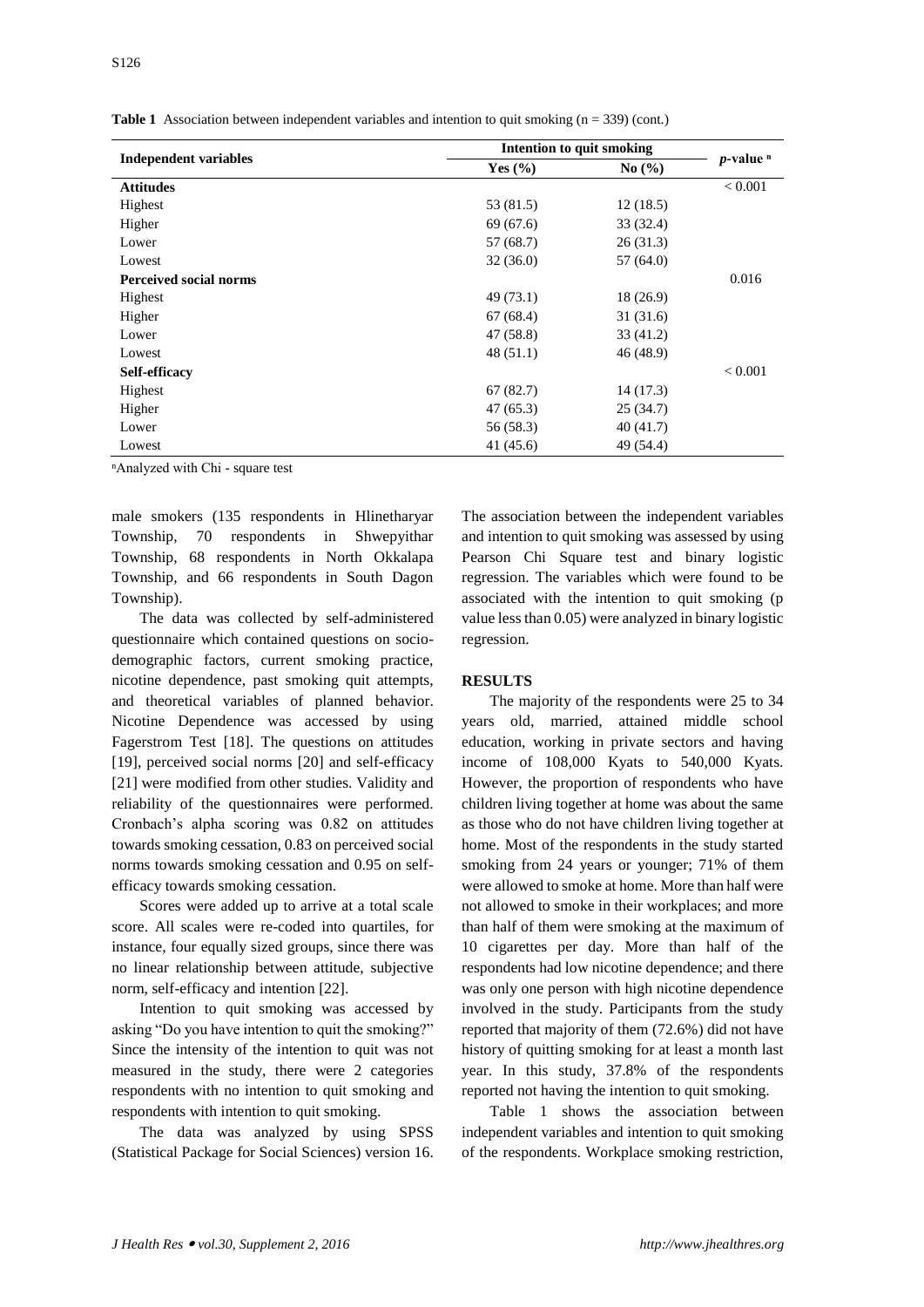|  | S <sub>127</sub> |
|--|------------------|
|  |                  |
|  |                  |

| <b>Variables</b>                  | Intention to quit smoking |           |                 |                 |  |
|-----------------------------------|---------------------------|-----------|-----------------|-----------------|--|
|                                   | B                         | <b>OR</b> | 95% CI          | <i>p</i> -value |  |
| Allowance of smoking at workplace |                           |           |                 | 0.025           |  |
| Present                           | $-0.572$                  | 0.564     | $0.342 - 0.930$ |                 |  |
| Absent (Reference)                |                           | 1         |                 |                 |  |
| <b>Attitudes</b>                  |                           |           |                 | ${}_{< 0.001}$  |  |
| Highest                           | 2.125                     | 8.369     | 3.746 - 18.700  | < 0.001         |  |
| Higher                            | 0.817                     | 2.264     | $0.945 - 4.792$ | 0.068           |  |
| Lower                             | 0.755                     | 2.128     | $1.034 - 4.955$ | 0.041           |  |
| Lowest (Reference)                |                           | ш         |                 |                 |  |
| Self-efficacy                     |                           |           |                 | ${}_{< 0.001}$  |  |
| Highest                           | 1.497                     | 4.471     | $2.100 - 9.513$ | ${}_{< 0.001}$  |  |
| Higher                            | 1.226                     | 3.407     | $1.614 - 7.912$ | 0.001           |  |
| Lower                             | 0.582                     | 1.789     | $0.798 - 4.011$ | 0.158           |  |
| Lowest (Reference)                |                           | ш         |                 |                 |  |

**Table 2** Association between independent variables and associated with the intention to quit smoking on multivariate logistic regression

average amount of cigarette smoked per day, past smoking quit attempts, attitudes, perceived social norms and self-efficacy of the respondents were found to be statically significant with the intention to quit smoking at *p-*value less than 0.05. Table 2 shows the multivariate logistic regression after step by step exclusion of non-significant variables. Respondents who were allowed to smoke in the workplace were less likely to have intention to quit smoking (OR =  $0.564$ , 95% CI =  $0.342 - 0.930$ ). The better the attitudes and self-efficacy of the male smokers, the more likely they would have intention to quit smoking. The respondents with the highest attitude group were 8.4 times more likely to have intention to quit comparing those with the lowest attitude group (OR = 8.369, 95% CI = 3.746 – 18.700). The respondents with highest self-efficacy were 4.5 times more likely to quit smoking comparing with respondent who had the lowest selfefficacy (OR = 4.471, 95% CI =  $2.100 - 9.513$ ).

## **DISCUSSION**

This study was conducted to find the associated factors for the intention to quit smoking in male smokers in Myanmar. History of quit attempts was no longer predictor of quitting intention, even though it was associated with the intention to quit in Chi square analysis. Even though presence of quit attempts was usually the predictors of quitting intention in other studies [13, 23, 24], it was not a significant factor in this study. It may be due to the fact that the smokers who failed to quit in the last year are less motivated to try to quit again. Nearly half of the Myanmar male smokers are smoking in this study. The workplace smoking restriction was

not associated with intention to quit of the smokers in Bangladesh [23]; but in this study the variable was a predictor of quitting intention. The workplace environment with smoking ban creates professionalism and accountability of individual smokers combining with rules and regulation of workplaces result in the male smokers to stay away from cigarettes.

In general, more favorable positive attitudes towards smoking cessation is the better indicator of having intention to quit; but some studies failed to prove the association [13, 25]. In this study, the attitude was strong predictor of quitting intention. Addiction behavior has been known to be influenced by influence of peers and family members [26]. Although there is association between perceived social norms and intention to quit in Chi square analysis, it was no longer significant predictor for quitting intention unlike some studies [22, 25, 27]. The stronger ones perceived self-efficacy to quit smoking, the more likely the individuals would have the intention to quit and also more likely to actually quit smoking. Although some studies failed to establish the self-efficacy as predictor of quitting intention [13, 22], self-efficacy of Myanmar male smokers were strong predictors for quitting intention in this study.

#### **CONCLUSION**

There were some limitations in the present study. The study area was limited to Yangon; and respondents were only focused on literate male smokers. The nature of the study only focused on the cognitive nature of the behavior. The further study using applying more generalizability and using more